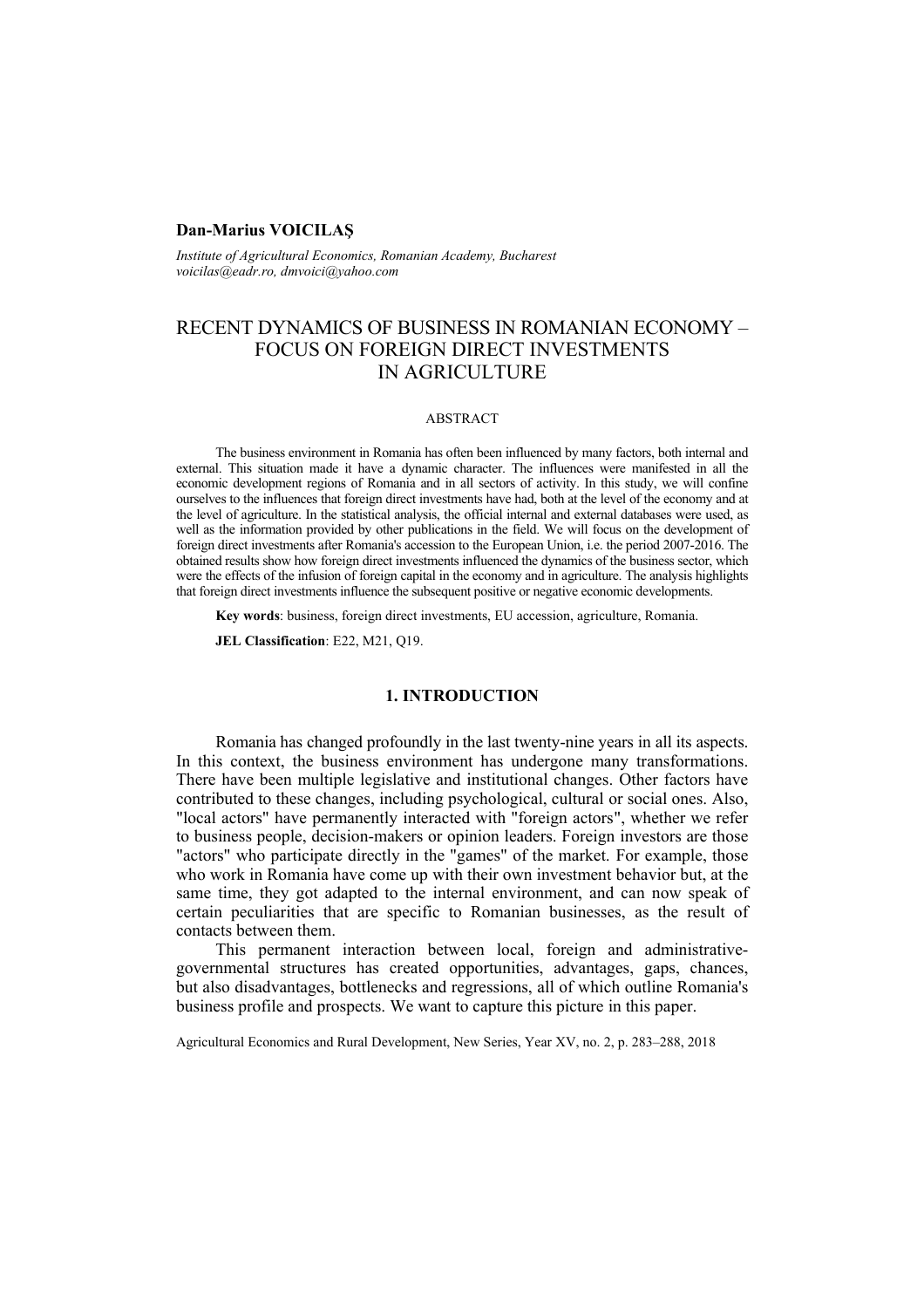Thus, the process of permanent transformation in which the economy is involved will be analyzed in terms of investments, especially foreign direct investments (FDI), their evolution in the Romanian economy, but also in agriculture, in the post-accession period. We consider that this type of investment represents at this time a great opportunity to bridge up the gaps created between rural and urban areas, as well as those that occur between the various branches of the economy or between the different economic development regions.

## **2. MATERIALS AND METHODS**

The paper uses data provided by the National Institute of Statistics from Romania (INS), National Bank of Romania (BNR) and UNCTAD. Also, it uses information from other publications in the field, previously published by the author or other authors.

The paper is based on the statistical analysis of the evolution of the main indicators related to investments: stock and inflows of foreign direct investments. These are analysed at macro-economic and sectoral level. Here, we have in view the evolution of the foreign direct investments in the Romanian economy and agriculture.

### **3. RESULTS AND DISCUSSIONS**

In the post-accession period, the pace of investments has fluctuated, mainly under the influence of external factors. Thus, in the first years of EU membership (2007–2008), the investments inflows in Romania were high, reaching a historic maximum that had not been reached before (Figure 1); afterwards, with the onset of the international economic and financial crisis, the investment activity was reduced.



*Source:* Voicilas, D.M., 2017, Potențial și performanțe investiționale în regiunile economice de dezvoltare ale României, in "Economie agroalimentară şi dezvoltare rurală într-o perspectivă regională", Ed. Academiei Române, Bucureşti, România (based on UNCTAD data)

Figure 1. Evolution of FDI stock and inflows in Romania, in the post-accession period (billion USD).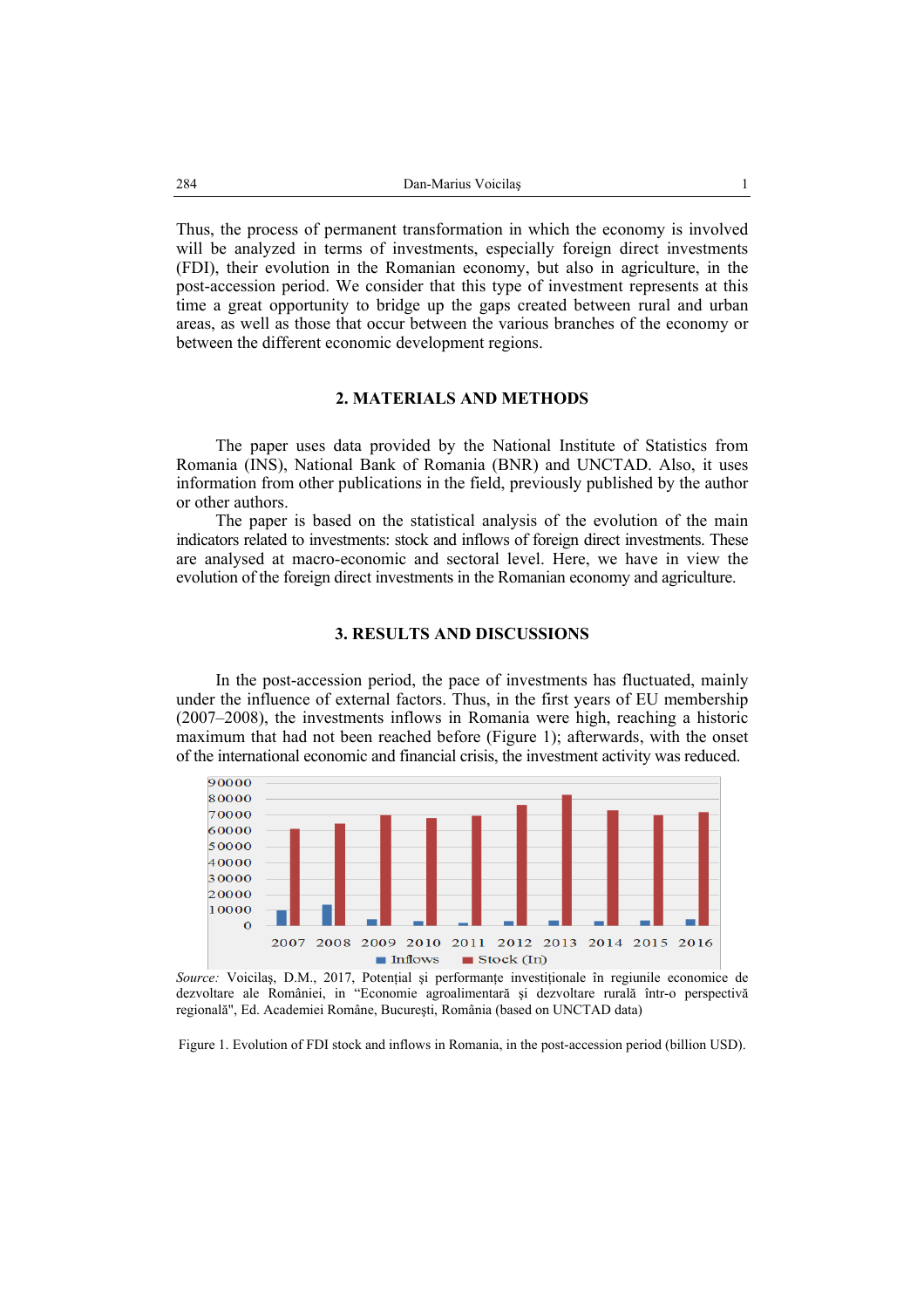This shows that Romania was no longer considered as attractive by foreign investors, among the factors of influence, besides those previously mentioned, being the internal political factors, the political, institutional and legislative instability. One particularity is that the investment activity in Romania has been affected since 2009, i.e. one year after the onset of the global crisis, which raises many questions about the real causes of this diminution of investment activity, i.e. whether these delayed effects are caused by the fact that national economy has not been fully connected to the international flows.

The revigoration of the investment activity at the level of the first two years of EU membership has not been produced yet. The latest UNCTAD data reveal that the year 2016 might be considered a relaunch year, yet not at the same level as ten years ago.

As regards agriculture, we must specify that, a 2009 report of the Romanian Commercial Bank estimated that "Romania's agriculture could become a priority for foreign investors", its main assets being the low farmland prices and the large arable areas with top quality soil (Alexandri-coord., 2017). The press reports on the agricultural land market have revealed the orientation of some real estate agencies towards the agricultural land business, as well as the purchase of agricultural land by the great agri-food companies and even by investment funds.

The official research on foreign direct investments, conducted each year by the National Institute of Statistics in collaboration with the National Bank of Romania, shows that FDI balance in "agriculture, forestry and fisheries" on December 31, 2008 was 707 million euro, i.e. 1.4% of total FDI in the Romanian economy. For the year 2007, the data published in World Investment Report 2009 (UNCTAD) show that the share of agriculture in FDI stock in Romania was under 1%, representing 412 million USD, a level close to that of Poland (446 million USD) and of Hungary (493 million USD).By the year 2014, the FDI balance was already double, to reach 1836 million euro by the end of 2016, which represented 2.6% of total FDI in Romania (Figures 2 and 3).



*Source:* Alexandri, C.-coord., 2017, Agricultura și spațiul rural – evaluări la 10 ani de la aderare, Ed. Academiei Române, București

Figure 2. FDI stock in agriculture, in Romania, in the post-accession period.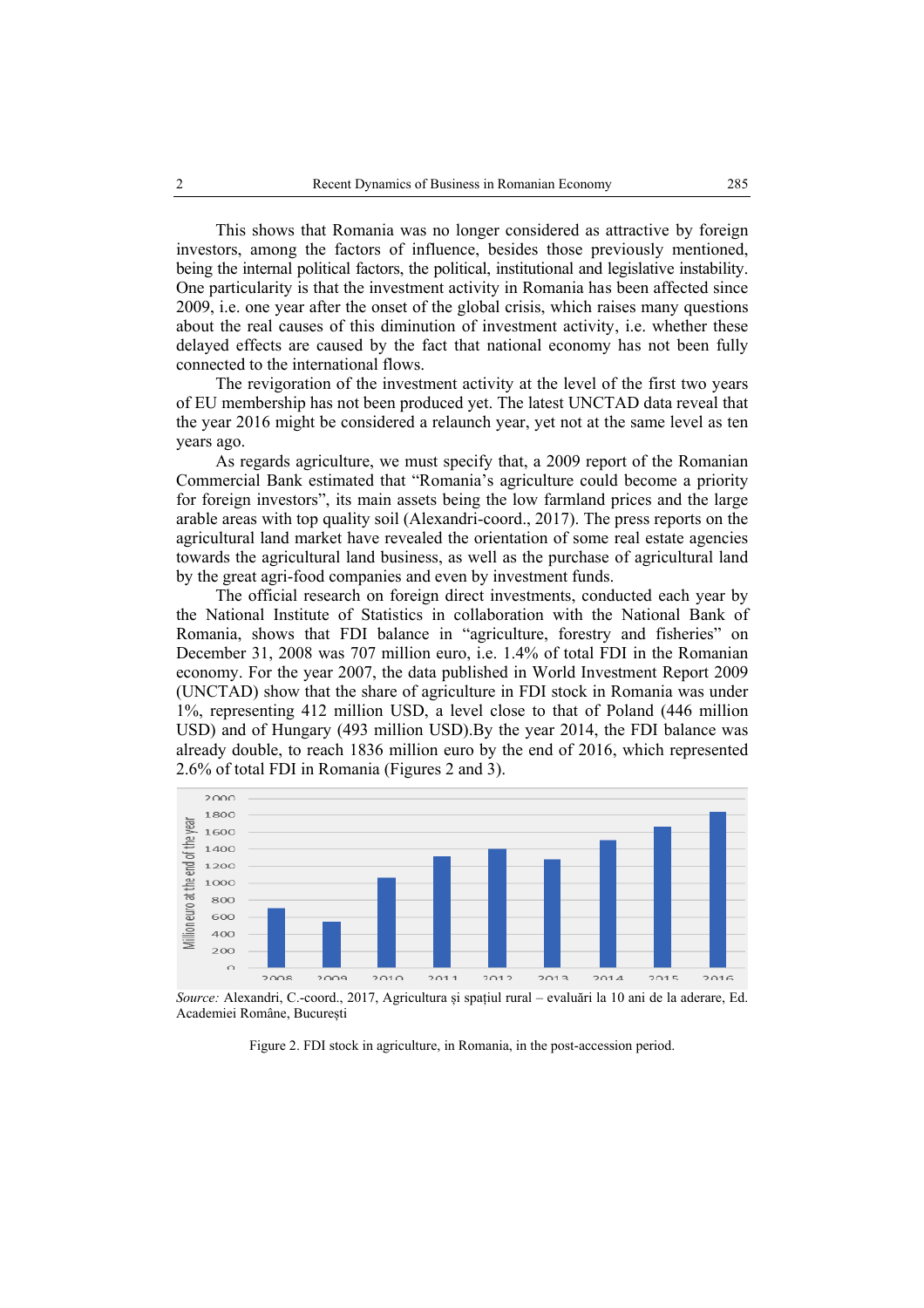The FDI stock is the result of the annual inflow of investments with foreign origin, also the withdraw of investments during the year. Its evolution is represented in the Figure 3.



*Source*: Alexandri, C.-coord., 2017, Agricultura și spațiul rural – evaluări la 10 ani de la aderare, Editura Academiei Române, București

Figure 3. FDI inflows in agriculture, in Romania, in the post-accession period.

We would like to specify that other countries from Central and South-Eastern Europe had a similar evolution to that of Romania in terms of attracting FDI in agriculture. This happened as a result of the non-attractiveness of agriculture in general. Investors, regardless of the country where they invest, want a quick recovery of their capital, while agriculture, by its nature, does not offer this opportunity, compared to other sectors of the economy. The level of FDI in agriculture is lower than in other sectors of the economy. This situation, similar to that in other New Member States, can be explained by the specificity of this branch, with high risk of investments, dependency on weather conditions, low rotation speed of capital and consequently, very slow recovery of the investment. The only advantage for investors that we identified is the quality of land and this is the main reason why they invest in Romanian agriculture.

For years, a specific problem of the Romanian agricultural sector is the low capitalization. According to Price-Waterhouse Coopers Romania analyses, published in the year 2017, quoted by news.ro, Romania is on the penultimate place in the EU in terms of farm capitalization.

The analysis of net investment indices in agriculture, forestry/hunting and fisheries reveals a revitalization of investment activities in the last years, either under the impact of investments from own sources or under the impact of projects that used EU funds (Voicilaş, D.M., Gavrilescu, C., 2017).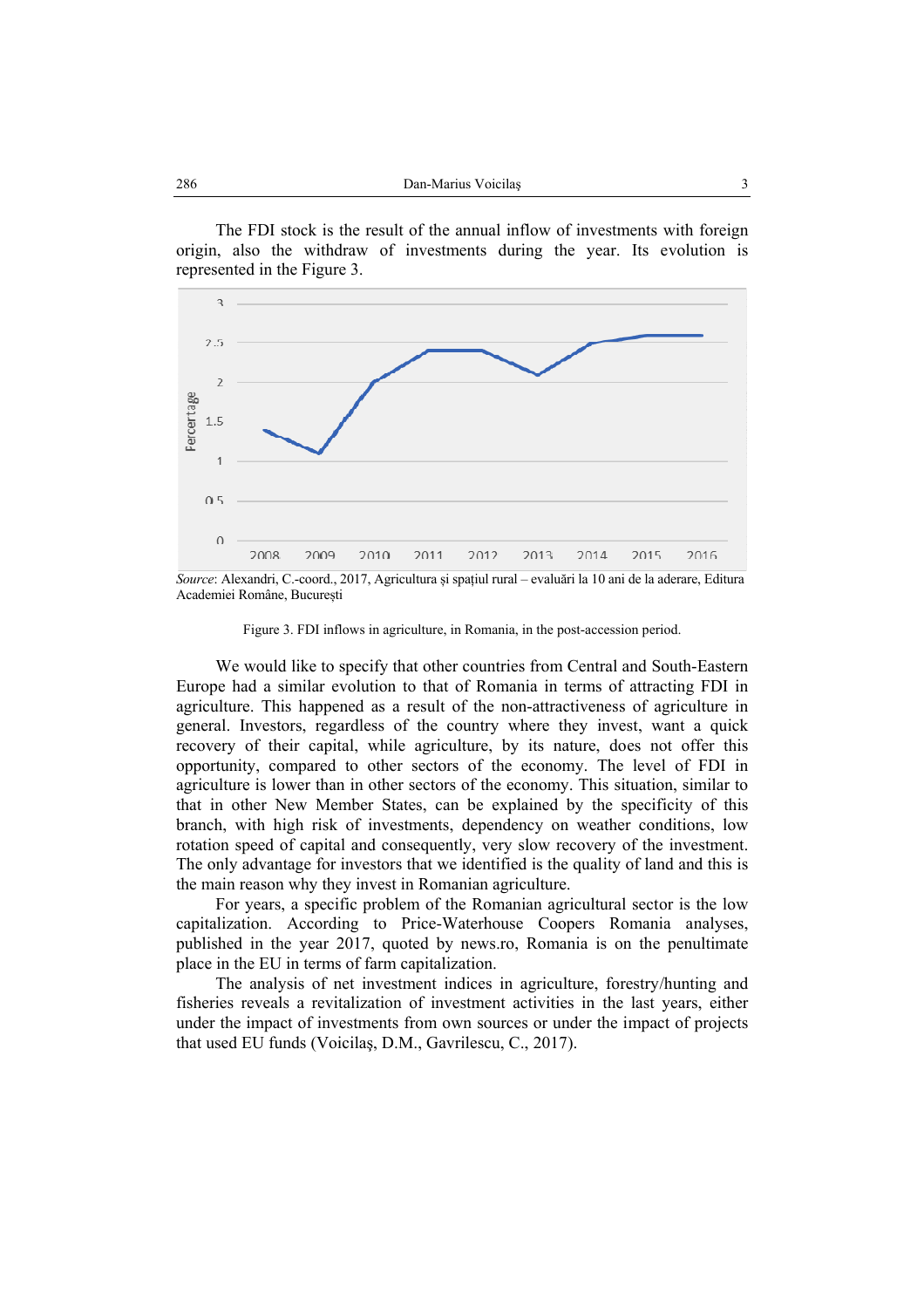This involved investments in construction works, or investments in the purchase of machinery and means of transport, or under the form of investments in the creation of new assets, or for the development, modernization or reconstruction of the existing ones.

The positive evolution of net investments in agriculture is directly related to Romania's accession to the EU and it is the effect of the utilization of the structural funds (also the effect of the pre-accession funds) by the farmers who benefited from these. After many years when agriculture was denied access to financing sources, the EU membership and the access to EU funding have had beneficial effects that contributed to this sector development, compared to the 1990s.

# **4. CONCLUSIONS**

At the time of joining the EU, Romania's agriculture was uncompetitive and had an unbalanced structure, in general. We can mention in this respect the agricultural output value, in favour of crop production, or the degree of processing of primary products, of vegetable or animal origin, resulting in exports of raw products and imports of processed products. The post-accession development programs and the investments of Romanian and foreign capital enabled a significant increase in the volume, efficiency and quality of agricultural and food products, as well as the free access on the Single Market. At the same time, investments in general, regardless of their source, have contributed to the increase of the quality of life, mainly in the predominantly urban regions.

We can conclude that in the post-accession period, the main factors that had a negative effect on attracting investors in general and foreign investors in particular, both in Romania's economy and in agriculture, were the political factors, the same as in the pre-accession period; the international conjuncture also added to these. At the same time, we cannot overlook the main factor with positive effect on attracting investors, both domestic and foreign investors, in Romania's economy and agricultural sector, namely the accession to the EU, permanent interaction existing between the two categories of factors, which also determined and defined the present profile of Romania, in terms of investments, i.e. a country that is not attractive for investments by comparison with other countries from the region, with poor potential and performance in general, even though there were years that contradicted this situation in reality. Unfortunately, the inter-country or intersectoral gaps, manifested even since the 1990s, have been maintained.

### **REFERENCES**

<sup>1.</sup> Alexandri, C.-coord., (2017), Agricultura și spațiul rural – evaluări la 10 ani de la aderare, Editura Academiei Române, București.

<sup>2.</sup> Database of the Romanian National Institute of Statistics (TEMPO on-line).